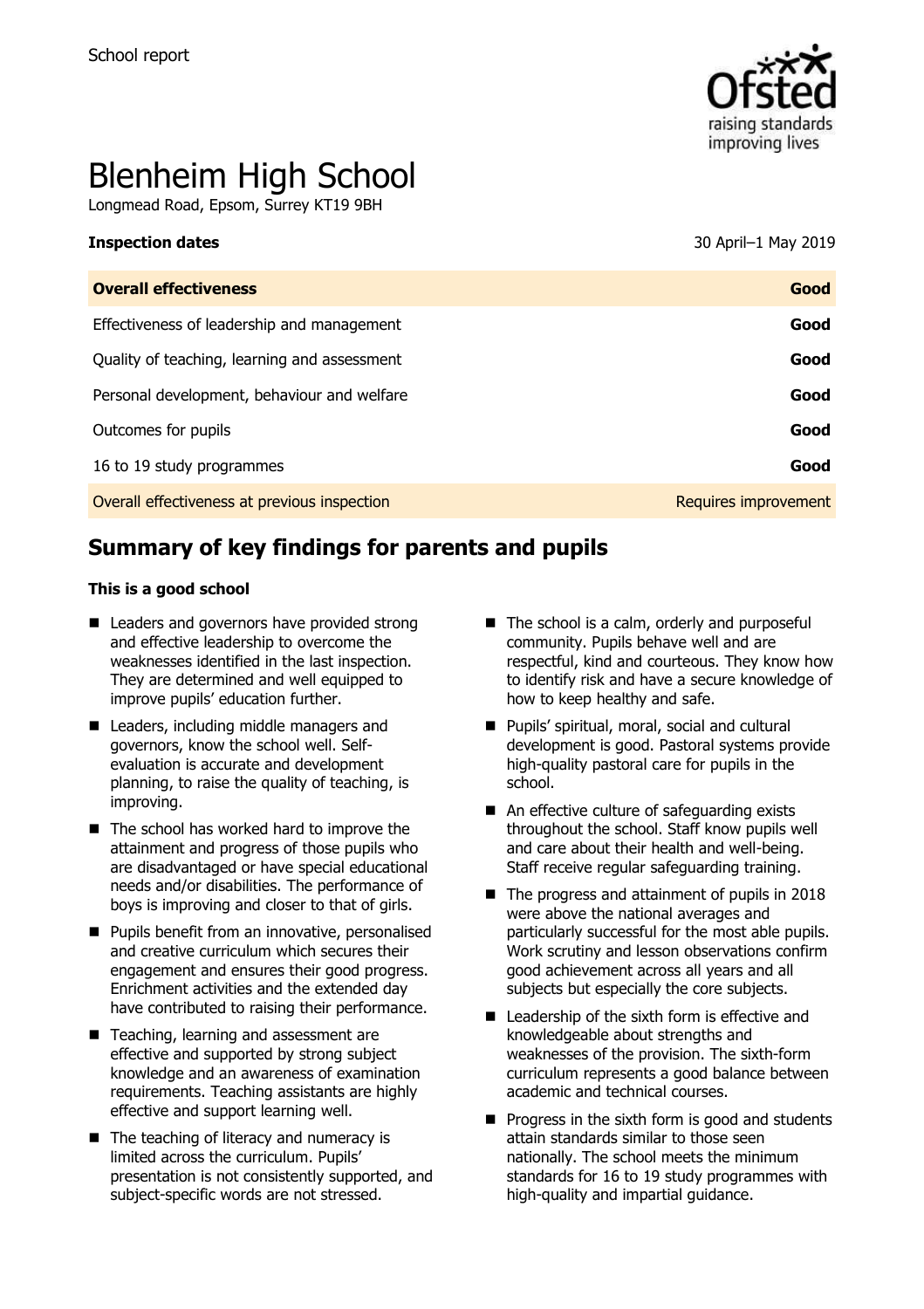

# **Full report**

#### **What does the school need to do to improve further?**

- Increase the proportion of outstanding teaching to raise the attainment and progress of all pupils by ensuring that:
	- literacy and numeracy are supported across all subjects with a focus on pupils' presentation and subject-specific vocabulary
	- $-$  the needs of all groups of pupils are fully met in lessons in order to eliminate any gaps in pupils' performance
	- school development planning gives priority to raising the quality of teaching and learning
	- $-$  the very best practice across the school is identified and shared.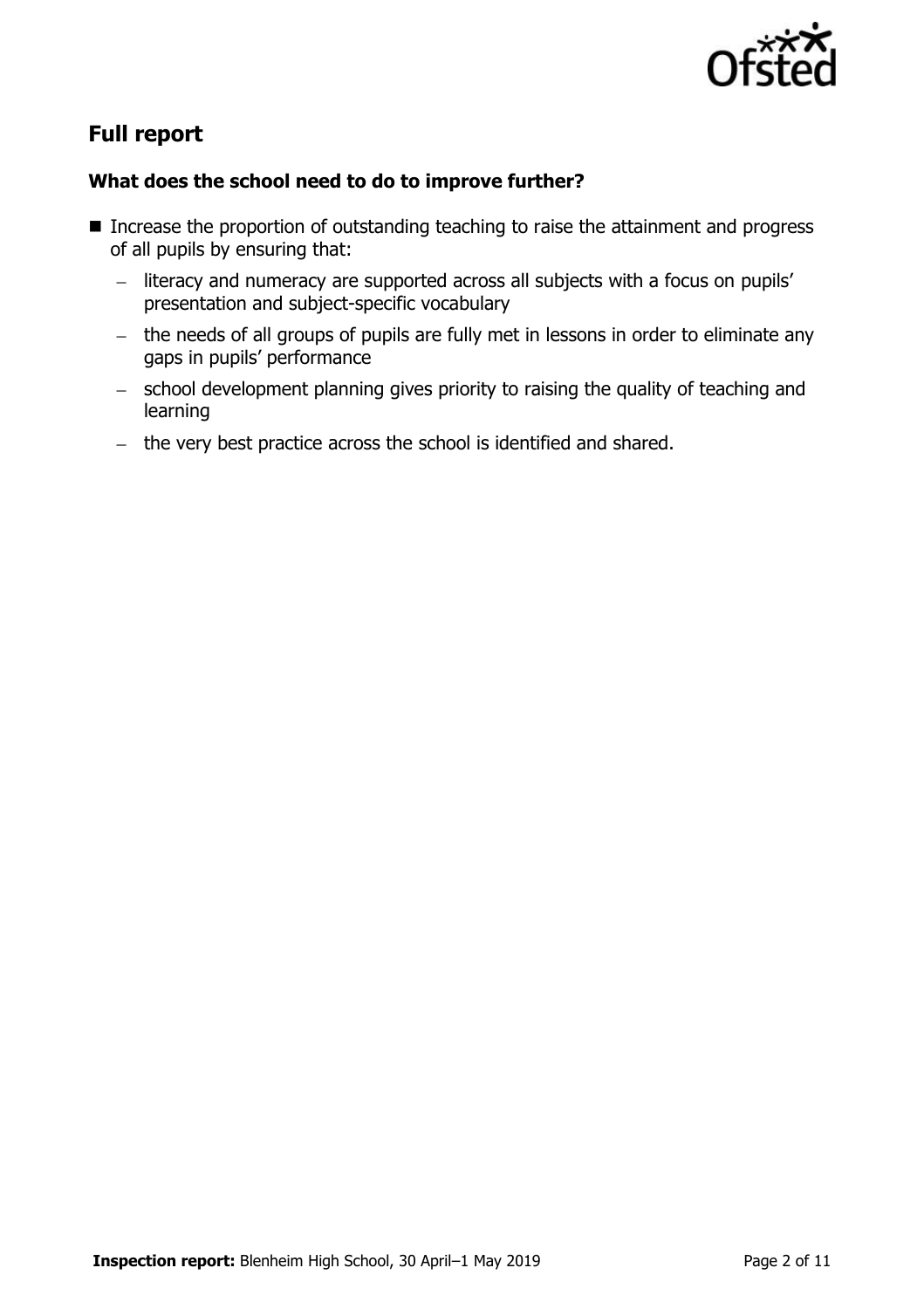

# **Inspection judgements**

#### **Effectiveness of leadership and management Good**

- The headteacher and his senior staff are extremely ambitious for the pupils and the school. They are passionate and committed to raising standards and ensuring that all pupils leave the school with the qualifications and personal qualities that will allow them to be successful in their future lives.
- Middle leaders are well supported in their work and recent new appointments, especially in English, mathematics and science, have ensured a rapid rise in achievement because of subject leaders' knowledge, determination, expertise and expectations.
- At the heart of the success of the school is the leadership of the headteacher, who inspires and supports his staff to improve practices and raise achievement. Teachers rate leadership highly and feedback such as, 'We are very impressed with the new headteacher and how he is improving the school' was typical of many of the responses received from parents and carers.
- Leaders in the sixth form have ensured that the requirements of the 16 to 19 study programme are met in full and that students are well supported to succeed with their next steps. Plans to extend the sixth-form offer are well considered and leaders, rightly, see this as a priority for further development.
- Leaders are accurate in their evaluation of the strengths and weaknesses of the school. Strategic planning is not prioritised, so it is sometimes difficult to see what is the most important aspect and what is less so. The plan does not focus enough on improving the quality of teaching and learning.
- The school's systems for monitoring pupils' achievement, the quality of teaching and the performance of subject areas are all rigorous and link together well. The attainment and progress of pupils are monitored frequently and carefully. Data is used effectively to target interventions and address any potential underachievement.
- The curriculum is broad and balanced. Adaptions are made to suit individual needs including off-site provision which is carefully coordinated and monitored. The curriculum is enriched by a wealth of extra-curricular activities, including the forthcoming school production at the Leatherhead Theatre, the Duke of Edinburgh's Award, sport, dance, orchestra and choir.
- The recent introduction of the extended day allows more time for subjects as well as for opportunities for intervention and support. The development of pupils' spiritual, moral, social and cultural awareness (SMSC) is delivered through the recently reformed personal, social, health and citizenship education (PSHCE) programme.
- $\blacksquare$  The programme is well coordinated to deepen pupils' understanding of equality, diversity and complex moral issues. Schemes of work, featuring specific SMSC content, are also highlighted across the curriculum and delivered at timely intervals. Careers advice and guidance are supportive and informative.
- The development of literacy skills is strong within the English department. However, opportunities to develop literacy skills across the curriculum, including subject-specific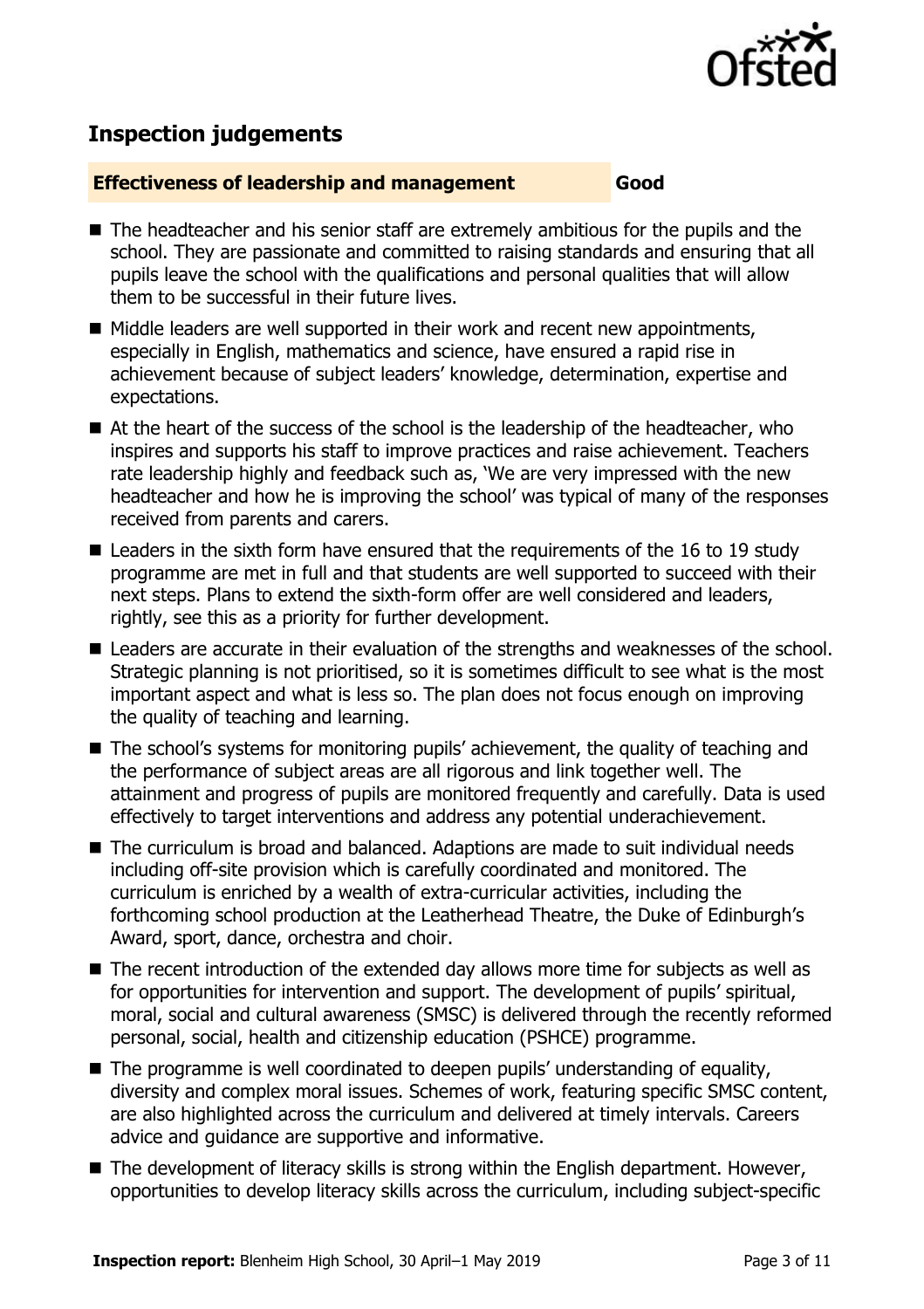

vocabulary, are sometimes missed. The development of pupils' reading skills is well supported through regular timetabled reading opportunities in the school day.

- **Pupils' presentation skills are variable, and some books are well presented while others** are untidy and scrappy. Opportunities to develop numeracy across the school are still being developed although numeracy in mathematics lessons is rigorously and regularly supported.
- Leaders make effective use of pupil premium funding. They ensure that disadvantaged pupils are well supported to enable them to take part and achieve as well as their peers. As a result, this group of pupils make comparable progress to other pupils nationally with similar starting points. The gap between them and their peers is closing.
- Leaders also make good use of the funding available to support Year 7 pupils who need to catch up. The support for these pupils is well focused and includes extra staffing, one-to-one tuition, guided reading and additional mathematics support. The spending supports pupils' progress very well.
- The leadership of special educational needs and/or disabilities (SEND) is in transition, with a new leader having recently taken charge. Overall, this group of pupils do make progress in line with expectations for pupils with similar starting points but there are occasions where their individual needs are not being met and parents have been frustrated by a historic lack of communication.

#### **Governance of the school**

- Governors are supportive, perceptive and well informed. They know their school well as a result of careful monitoring and timely updates. They have a very clear view of the strengths and weaknesses of the school and they are not afraid to hold the school to account for its performance.
- Governors take their statutory responsibilities very seriously. Their training and areas of expertise ensure that they are confident in supporting and challenging senior leaders. Governors' experience of financial management is used effectively to finance senior leaders' plans to strengthen the quality of education.

#### **Safeguarding**

- The arrangements for safeguarding are effective.
- Leaders have ensured that the child protection policy is up to date, comprehensive and written in conjunction with the latest government guidance. Staff at all levels receive regular safeguarding training and they know how to identify pupils who are potentially at risk. Pupils who were spoken to during the inspection agreed that they felt safe and secure at the school.
- There is a strong culture of safeguarding in the school. Staff understand, and follow, leaders' protocols for reporting any safeguarding concerns. They know to pass on any concerns immediately via the school's child protection online management system (CPOMS).
- Checks to ensure that staff are suitable to work with children are carried out methodically. Leaders are quick to respond to national events that may cause alarm,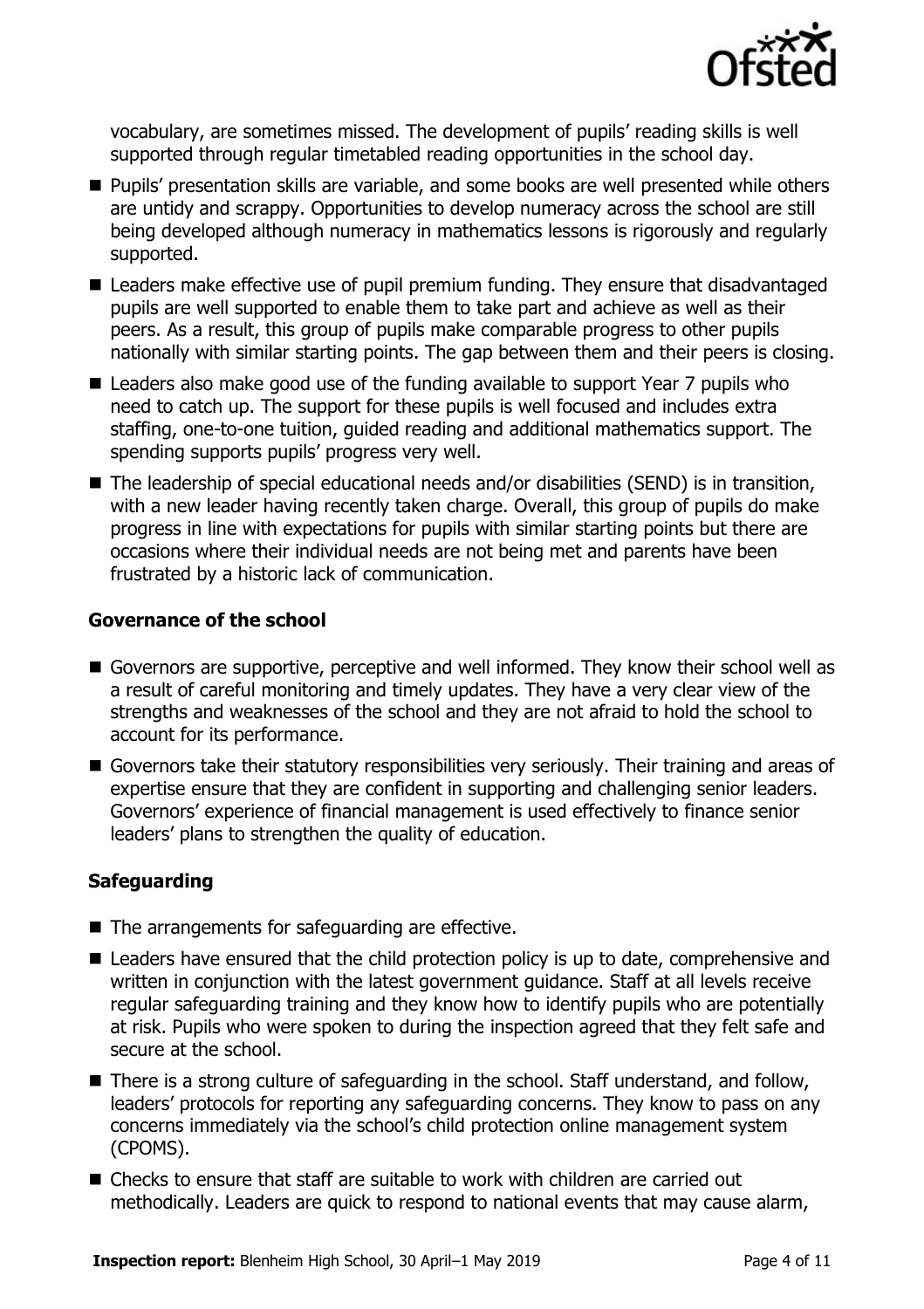

raise fears of safety or promote an unthinking emotional reaction. Assemblies and PSHCE lessons are used to good effect at such times. The PSHCE programme is constantly reviewed and amended to reflect current areas of concern.

#### **Quality of teaching, learning and assessment Good**

- $\blacksquare$  Much of the teaching across all subjects is good so that pupils make good progress in response to the challenging targets set for them. The quality of teaching has a high profile in the school and the school's detailed judgements, collated over time, accord closely with inspectors' views that teaching is good.
- Good teaching is supported by teachers' strong subject knowledge and their comprehensive insight into examination requirements which they share with their pupils. Lessons are carefully planned, structured and resourced. Teaching assistants are highly effective and used to good effect in supporting learning.
- The pace of lessons is fast, and pupils acquire knowledge and understanding securely. Expectations are invariably high. The use of questioning is well considered and allows teachers to check understanding and decide when to move the lesson on. Relationships between pupils and staff are strong and mutually respectful.
- **Pupils' progress is measured regularly and robustly. Assessment procedures and** information are used well to support pupils' progress through clear targets and regular dialogue. Pupils know their targets and have a clear idea of exactly what they need to do to meet them. Intervention is used well when pupils fail to meet the exacting targets set for them.
- The teaching of literacy and numeracy is not evident across all subjects and subjectspecific vocabulary is not always developed well. In particular, the school's requirement to comment on spelling, punctuation and grammar is not followed through regularly. Books and folders confirm that further work is needed to ensure a consistent approach across all teaching groups.

#### **Personal development, behaviour and welfare Good**

#### **Personal development and welfare**

- The school's work to promote pupils' personal development and welfare is good.
- Leaders, staff and pupils work together to make the school a harmonious community. Pupils know how to identify risk and have a range of strategies to keep themselves safe, including when online. They have a good understanding of the world beyond the school as a result of the school's PSHCE programme which supports SMSC.
- Pastoral systems provide high-quality pastoral care for pupils in the school. PSHCE lessons are used to discuss issues such as bullying, extremism, radicalisation, e-safety and Britishness. Pupils discuss and debate issues in a considered way, showing respect for others' ideas and points of view. Relationships are harmonious.
- **Pupils say that they know about different forms of bullying including homophobic** bullying and bullying over social media. Pupils say that they are confident that staff will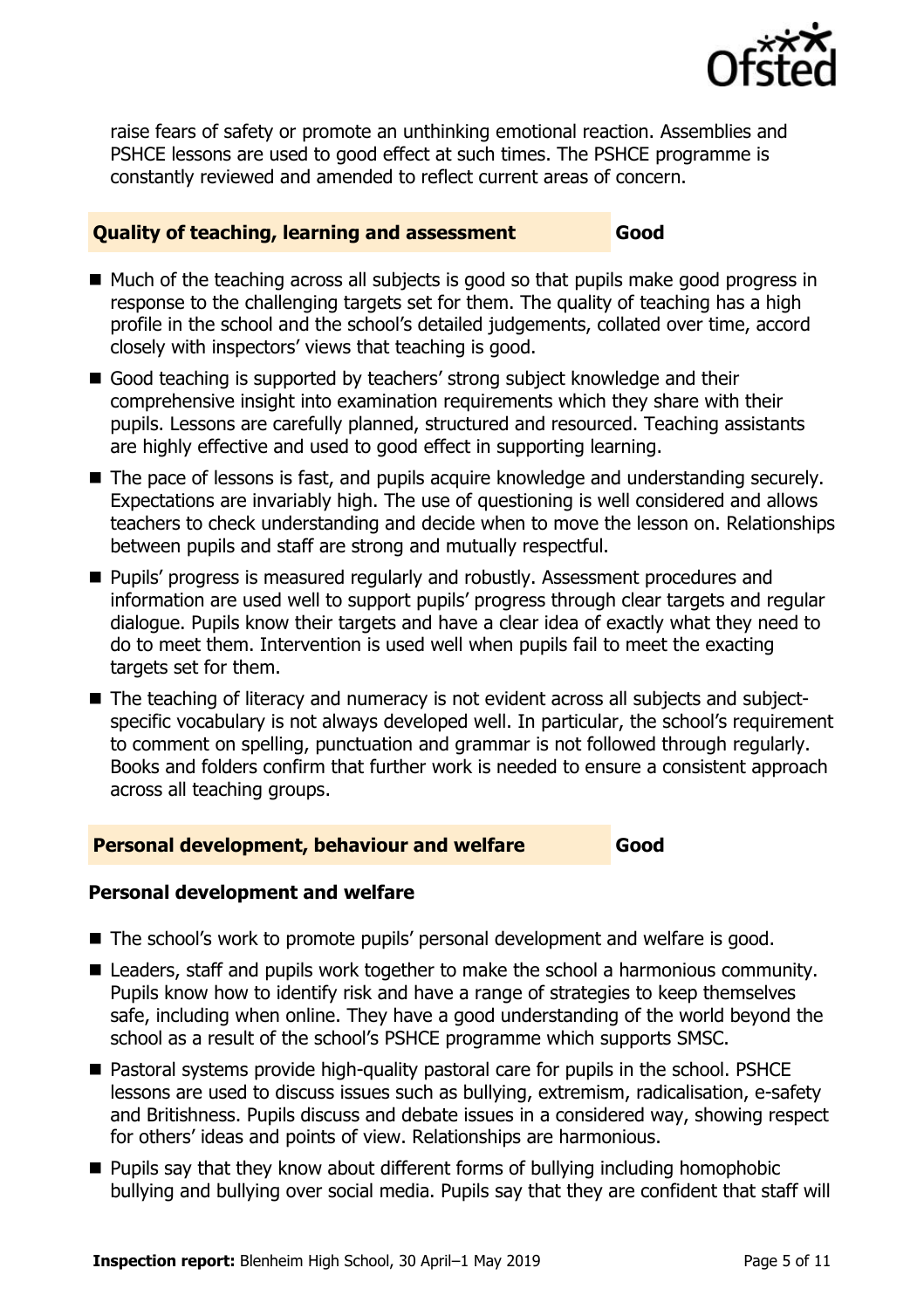

help them to deal with any potential issues. They say that any bullying is dealt with swiftly and robustly. Parents and staff overwhelmingly agree that pupils are safe.

- **Pupils are also offered advice on keeping themselves healthy in terms of healthy eating** and regular fitness as well as their emotional and mental well-being. Careers education, information, advice and guidance are effective and support pupils to make informed choices and move to their next steps successfully.
- A small number of pupils attend alternative providers for two days each week to ensure that their curriculum is personalised. Leaders effectively manage the attendance, behaviour and safeguarding of these pupils. Regular liaison with the providers ensures that these pupils experience some success.

#### **Behaviour**

- The behaviour of pupils is good.
- **Pupils are respectful, kind and courteous to their teachers and to one another.** Behaviour in and around the school was generally positive although some pupils said that this was not always the case when staff were not visible.
- **Pupils say that they enjoy school and would recommend it to others. As a result, they** attend school regularly and are punctual to lessons. The focus on supporting better attendance for disadvantaged pupils and those with SEND has been effective in raising attendance rates overall. Attendance is now similar to the national average for secondary schools.
- The number of pupils who are regularly absent has dropped significantly because of leaders' robust monitoring and persistence as well as the alternative provision in other colleges and providers.
- The number of exclusions has also fallen over the last few years. This has been largely due to improvements in the curriculum and leaders' determination to eliminate poor behaviour. Exclusion rates are similar now to those seen nationally.

### **Outcomes for pupils Good Good**

- The school has acted swiftly, decisively and successfully to address the underperformance of pupils identified at the last inspection. As a result, attainment in 2018 showed a significant improvement from the previous years. Attainment in the majority of subjects was above national averages especially in the three core subjects.
- **Pupils join the school with attainment which is roughly in line with national averages,** so this achievement represents good progress which is now above the national average. The progress is also above the average for the local authority, where the school was recently rated as the most improved secondary school in Surrey.
- The school has worked hard to improve the attainment and progress of disadvantaged pupils and, although gains have been modest, the gap is now closing and the school's thoughtful actions are having a considerable impact on such pupils lower down the school.
- The identification of pupils with SEND has improved and recent changes in personnel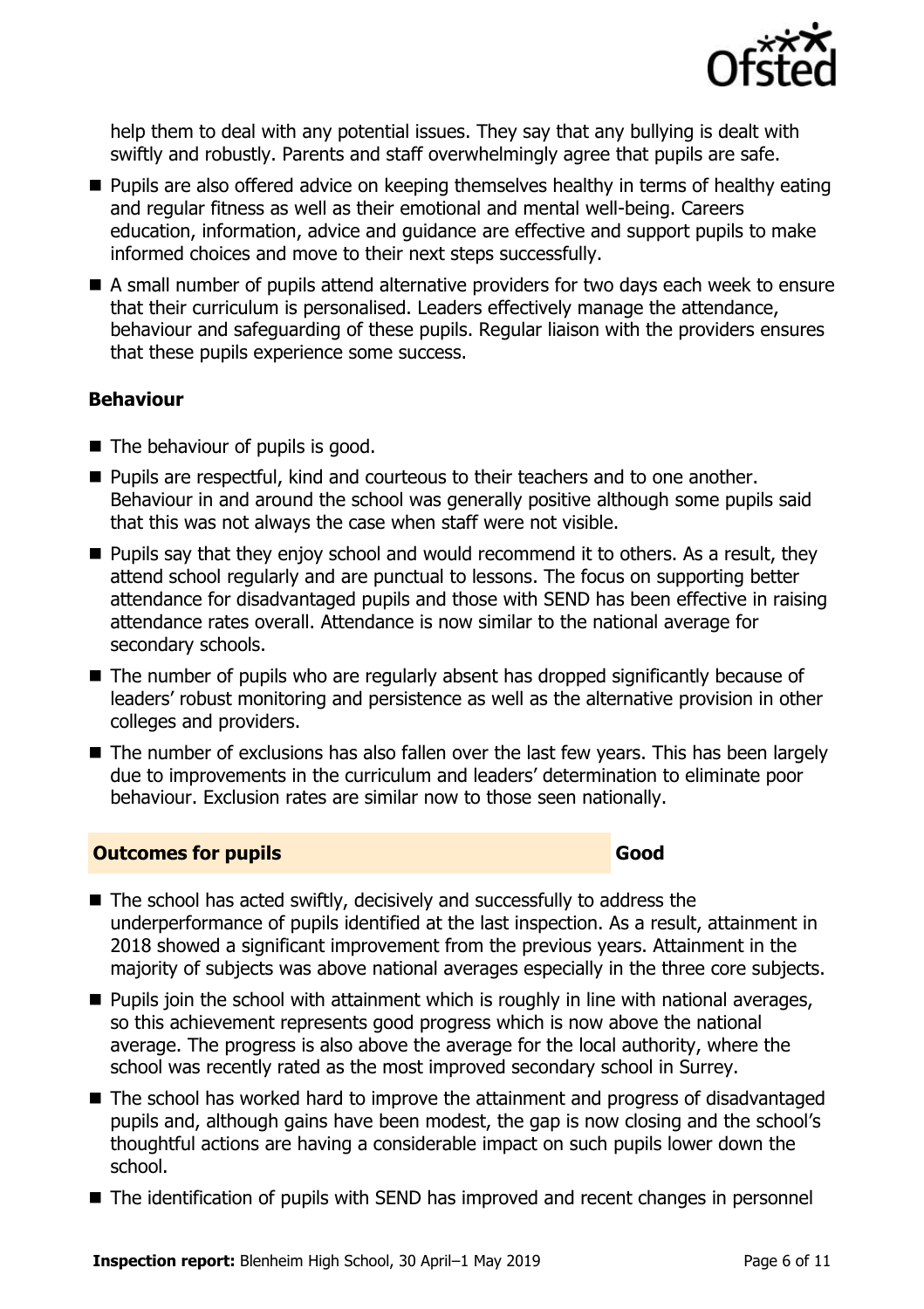

are beginning to make a positive contribution to narrowing the gap in progress. The gap between boys' and girls' progress is also narrowing but the school acknowledges that further efforts are needed. The most able pupils continue to make the fastest progress in 2018.

- During the inspection, high levels of attainment were witnessed across the core subjects as well as in the sixth form. In key stage 3, available class records confirm that pupils are in line to meet and exceed the challenging targets set for them. Disadvantaged pupils, pupils with SEND and boys were seen to be making similar progress to their peers.
- $\blacksquare$  In the sixth form, tracking data and lesson observations confirm that sixth-form students are performing well overall. Year 13 students are broadly in line with national expectations for progress and attainment.
- **Pupils who attend off-site alternative provision are monitored effectively and** progressing well.

#### **16 to 19 study programmes Good**

- Leadership of the sixth form is effective. Leaders have an accurate understanding of the strengths and weaknesses of the provision. The extended school day is ensuring that students take their lessons seriously and are much better focused.
- The sixth-form curriculum represents a good balance between academic and technical courses. The introduction of applied courses in dance and physical education is much appreciated. There are many opportunities for learners to develop their leadership skills. Sixth-form students provide positive role models for younger pupils.
- Students' well-being and welfare are additionally supported through the thoughtfully constructed tutorial programme. The programme covers sessions including sex and relationships, mental health, radicalisation, equality and British values. Students say that they feel safe and well supported.
- Achievement in the sixth form is good. Students make good progress across different courses and subjects. They attain standards similar to those seen nationally. Work in students' books and folders confirms this. The very small number of students without GCSE examination results at grade 4 or above in English or mathematics make good progress in retaking these subjects.
- The school's most recent tracking information indicates that students in the current Year 13 are on course to attain similar standards at A level in 2019. The school meets the minimum standards for 16 to 19 study programmes with all students completing a programme of worthwhile work experience.
- Students receive high-quality and impartial guidance to ensure that study programmes are right for them. Retention rates between Years 12 and 13 are improving and now similar to national averages. The great majority of students complete their two-year courses and move onto employment, apprenticeships and education including a range of highly regarded universities.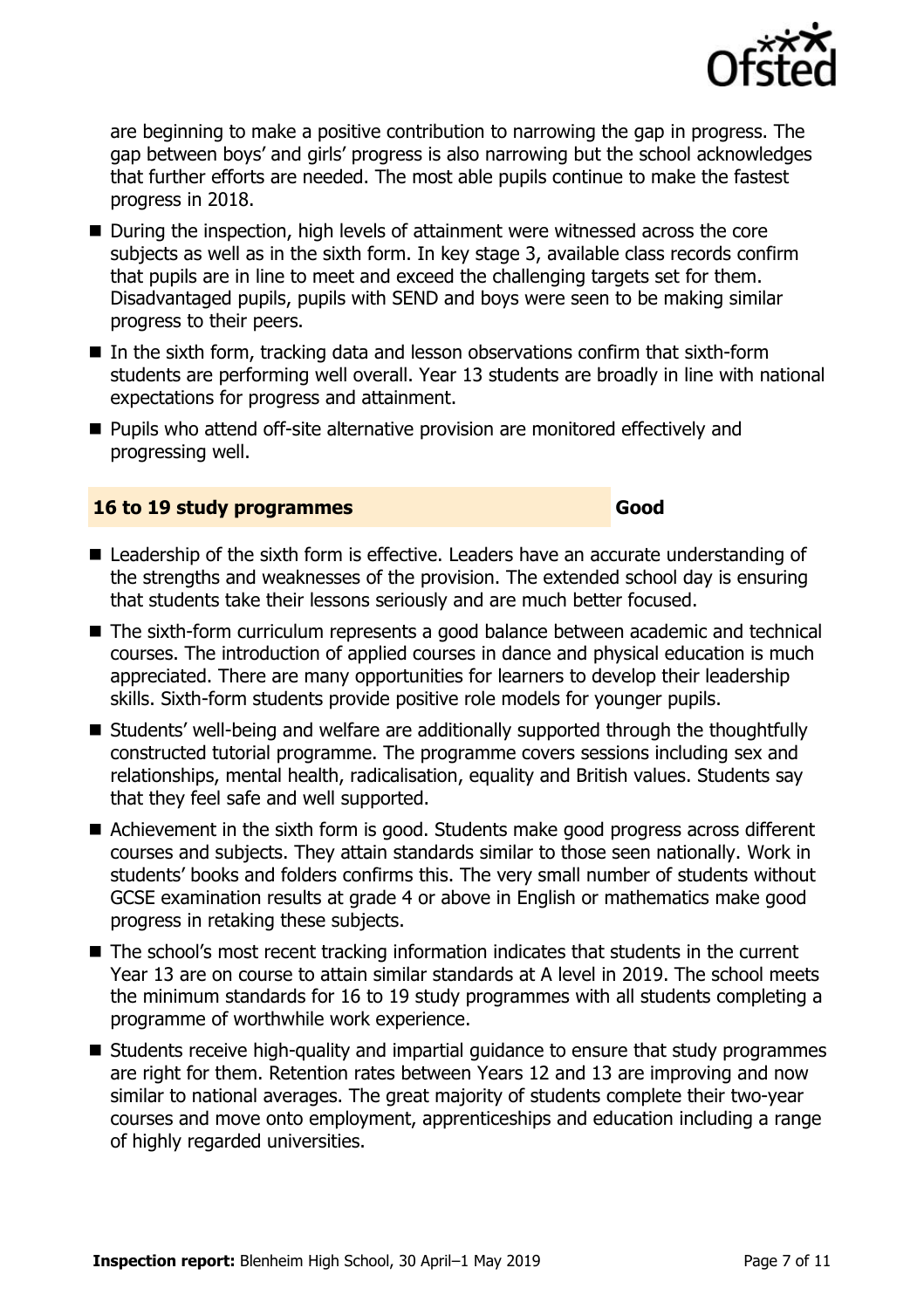

# **School details**

| Unique reference number | 137906   |
|-------------------------|----------|
| Local authority         | Surrey   |
| Inspection number       | 10088161 |

This inspection of the school was carried out under section 5 of the Education Act 2005.

| Type of school                                           | Secondary Comprehensive            |
|----------------------------------------------------------|------------------------------------|
| School category                                          | Academy converter                  |
| Age range of pupils                                      | 11 to 18                           |
| Gender of pupils                                         | Mixed                              |
| Gender of pupils in 16 to 19 study<br>programmes         | Mixed                              |
| Number of pupils on the school roll                      | 1,274                              |
| Of which, number on roll in 16 to 19 study<br>programmes | 183                                |
| Appropriate authority                                    | Board of trustees                  |
| <b>Chairs</b>                                            | Claire Hadcocks and Louise Footner |
| <b>Headteacher</b>                                       | Anthony Bodell                     |
| Telephone number                                         | 01372 745 333                      |
| <b>Website</b>                                           | www.blenheim.surrey.sch.uk         |
| <b>Email address</b>                                     | headteacher@blenheim.surrey.sch.uk |
| Date of previous inspection                              | 17-18 January 2017                 |

#### **Information about this school**

- Blenheim High School is a larger than average comprehensive school. The school converted to an academy in September 2012 and the headteacher took up post just after the last inspection in April 2017. At that time, the school was judged by Ofsted to require improvement.
- The large majority of pupils are from White British backgrounds. The proportion of pupils from minority ethnic groups, the proportion who speak English as an additional language and the proportion of pupils supported by pupil premium funding are below national averages. There are more girls than boys at the school.
- The proportion of pupils with special educational needs and/or disabilities is similar to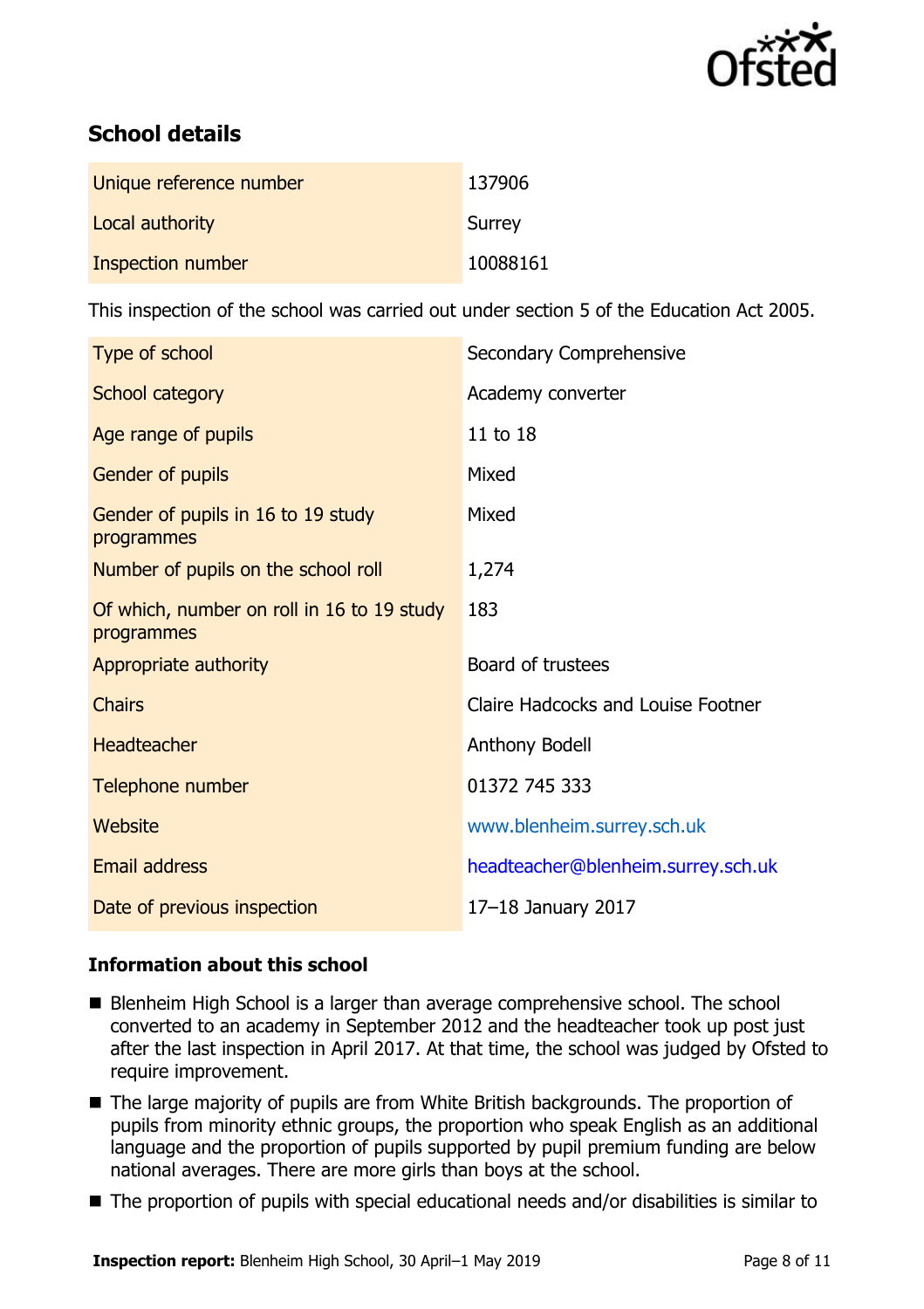

the national average and the proportion of pupils with an education, health and care plan is falling but still similar to national averages.

- Thirteen pupils attend alternative provision for two days each week at the North East Surrey College of Technology (NESCOT), Merton College or Academy 21.
- $\blacksquare$  The requirements of the 16 to 19 study programme are fully met.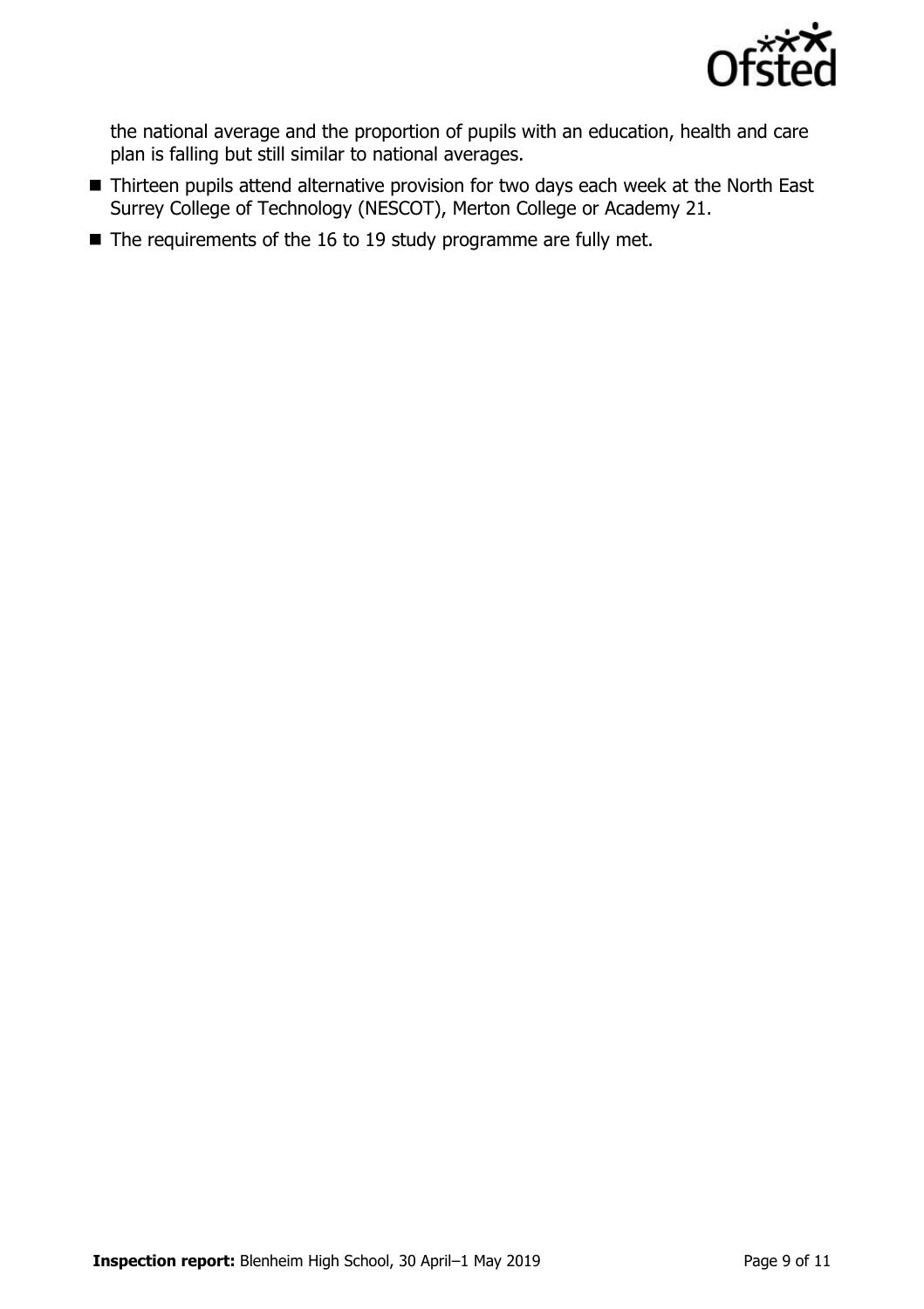

## **Information about this inspection**

- Inspectors visited 38 lessons and part lessons as well as a further 31 lessons included on learning walks. Many of the lesson observations and learning walks were carried out jointly with senior and middle leaders. Inspectors reviewed pupils' and students' books and folders across a range of subjects to check attainment, progress and presentation.
- **Inspectors held a range of meetings with the headteacher, senior leaders, middle** leaders, teachers and governors. The lead inspector spoke with one parent and a representative of the local authority. Inspectors also held meetings with pupils and students as well as speaking informally to them inside and outside of lessons.
- **Inspectors looked at the school website as well as a range of documents, including** those relating to the curriculum, assessment, progress, school improvement, selfevaluation and safeguarding.
- There were 135 responses to Ofsted's Parent View, including the free-text service. The lead inspector also received a letter from a parent during the inspection. There were no responses to the pupils' questionnaires and 89 responses to the staff surveys.

#### **Inspection team**

| Paul Metcalf, lead inspector | Ofsted Inspector |
|------------------------------|------------------|
| <b>Mark Roessler</b>         | Ofsted Inspector |
| Ian Bauckham                 | Ofsted Inspector |
| <b>Scott Norman</b>          | Ofsted Inspector |
| <b>Suzanne Richards</b>      | Ofsted Inspector |